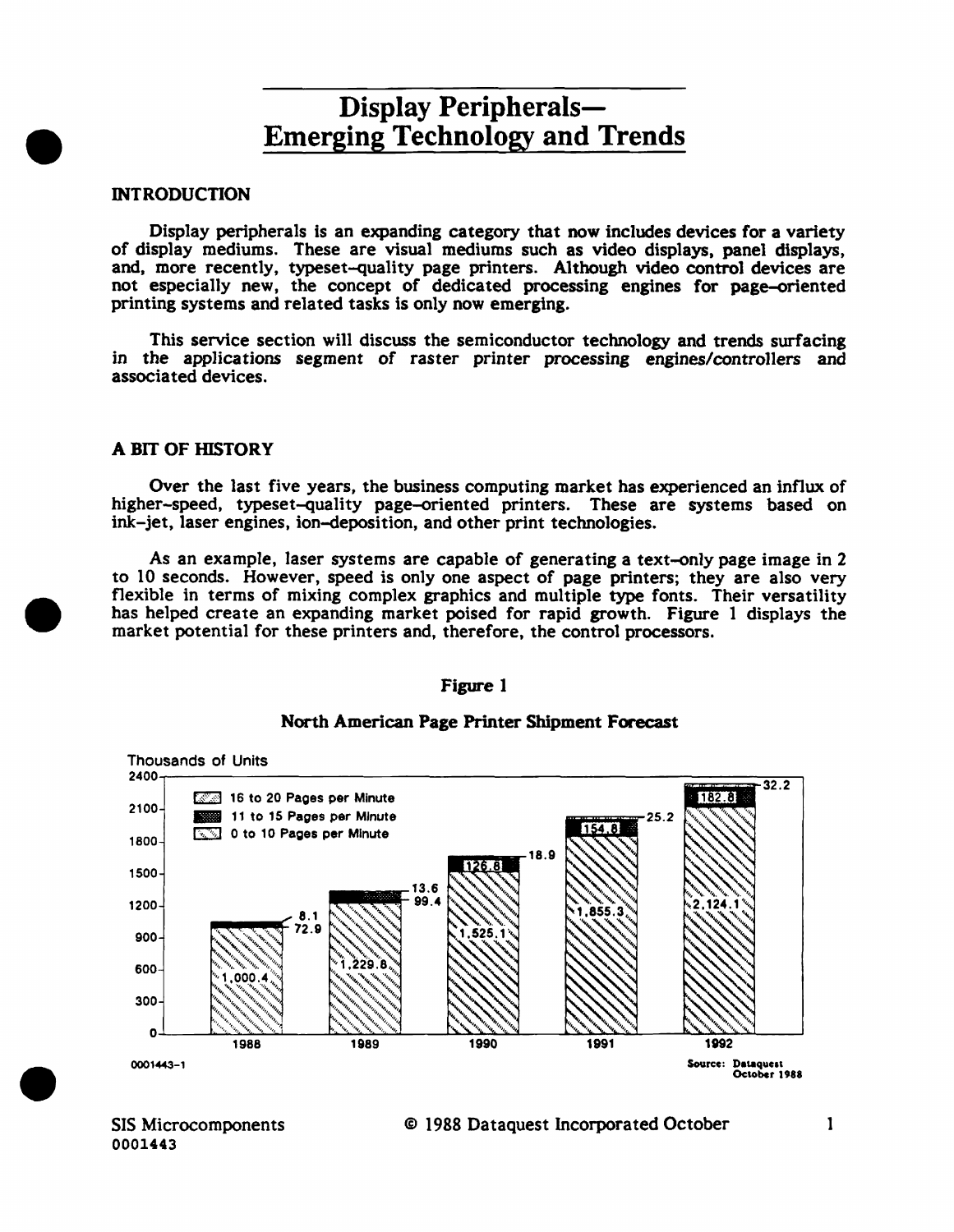The accelerated market growth will remain predicated on the technical abilities of the printers to image various graphics with text and to do so at the rated page-per-minute speed. The necessity of quality and quantity prompted semiconductor suppliers, in conjunction with printer engine manufacturers, to develop tailored Integrated circuit controllers for this task.

### DEFINITION OF A RASTER PRINTER CONTROLLER

A raster printer controller ts a type of computing engine, be it a processor or controller, resolved for a given class of task or, in other words, a task solution engine. Dataquest believes that the boundary between microprocessors and microcontrollers is disintegrating as applications evolve. As this phenomenon occurs, more of the powerful processor architectures will infiltrate dedicated control applications. In this case, the processing device is resolved for control of a high-speed printing system. Prior designs have used general-purpose microprocessors or other alternatives.

#### The Technical Rationale: Clear-Cut Speed

Regardless of the printing technology used, there is a distinct need to keep the page output in unison with the data output of the image processor. Electronic printer engines—such as a laser—can lay down thousands of characters, or millions of dots for graphics, per second. The controlling processor must be able to decode incoming data for print, execute the page layout program in memory, and then feed the printing engine quickly enough to create an unbroken page image.

Page printers (especially laser printers) contain two primary functional sections, as depicted in Figure 2.

Laser print engines have been optimized for high-speed throughput and relatively low cost for desktop publishing. For this reason, the cost of the electronics must be kept at a minimum to avoid a high printer average selling price.



•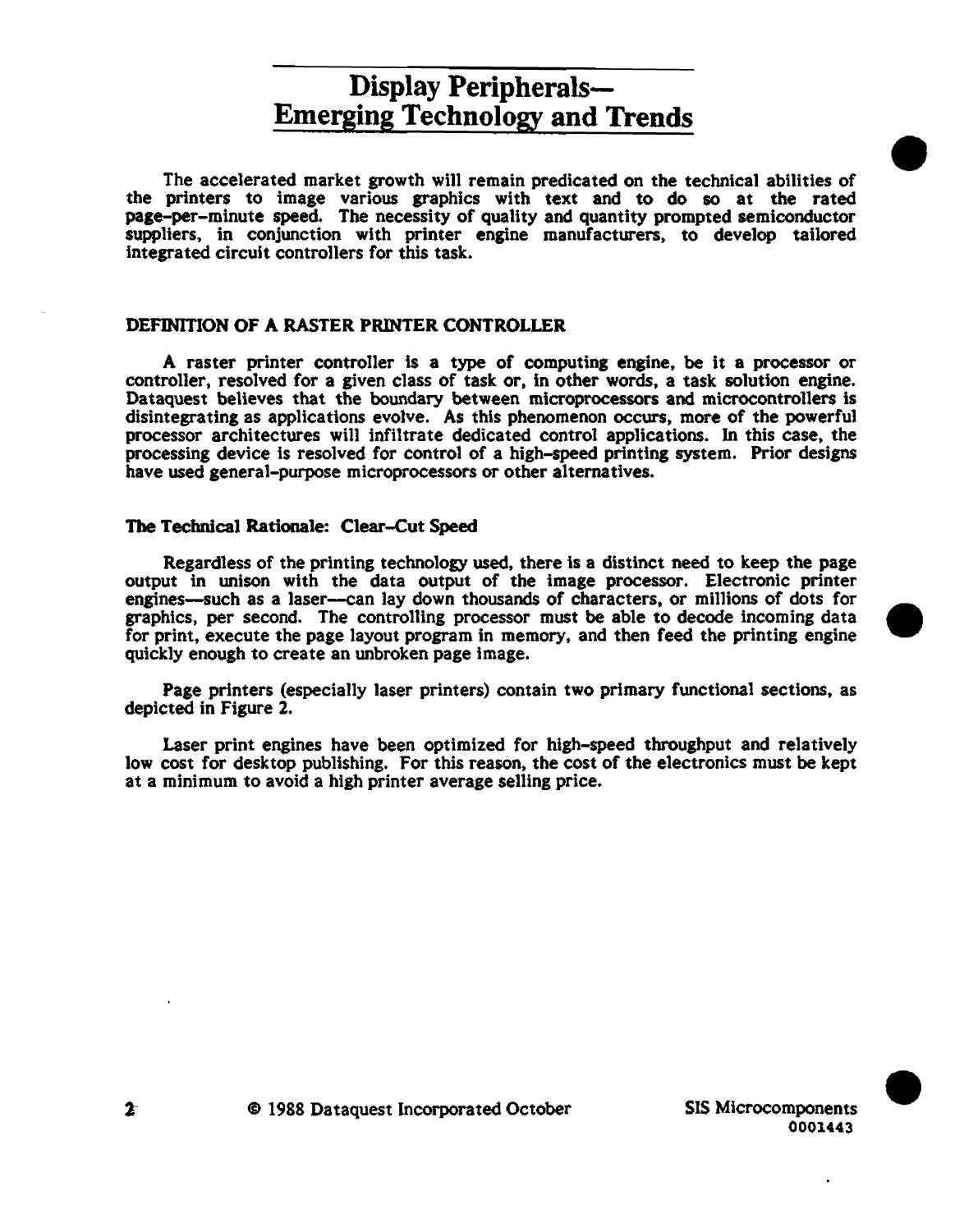### Figure 2

## An Example Laser Printer



## PAGE PRINTER DEVICE SUPPLIERS

•

•

•

Table 1 lists the current announced set of products and vendors in the page printer device market.

As indicated in Table 1, these devices function in a variety of ways. Many are self-contained microprocessors tailored for graphics operations. Others, such as Cirrus Logic's Raster Printer Accelerator (RPX) device is a coprocessor compatible with a variety of low-cost microprocessors. Western Digital's WD6SC10 is an interface controller designed to work as a slave to a local MPU in the printer controller. It performs the contiguous bit transfer to the printing engine, thus off-loading the data formatting task and the direct memory access function from the MPU.